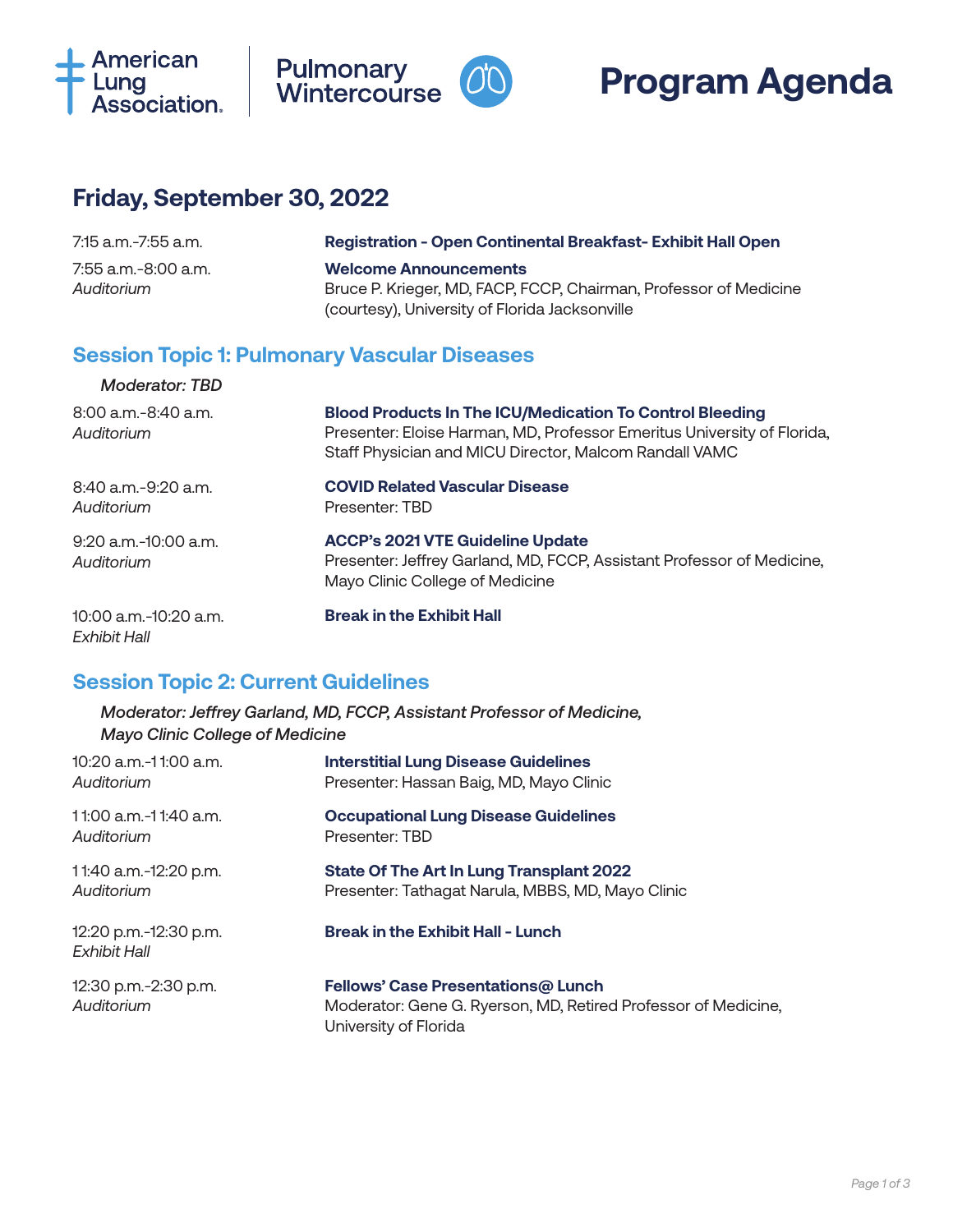





# **Saturday, October 1, 2022**

| 7:15 a.m.-7:55 a.m.                          | Registration - Open Continental Breakfast-Exhibit Hall Open                                                                                                                                                                                         |
|----------------------------------------------|-----------------------------------------------------------------------------------------------------------------------------------------------------------------------------------------------------------------------------------------------------|
| 7:55 a.m.-8:00 a.m.<br>Auditorium            | <b>Welcome Announcements</b><br>David Schulman, MD, MPH, Emory University School of Medicine,<br>Chairman                                                                                                                                           |
| 8:00 a.m.-8:15 a.m.<br>Auditorium            | <b>Daily Problem Cases</b><br>Eugene A. Berkowitz, MD, PhD, Emory University School of Medicine                                                                                                                                                     |
| 8:15 a.m.-9:15 a.m.<br>Auditorium            | <b>Pulmonary Embolism That Was Treated With A Modality Other Than</b><br><b>Anticoagulation</b><br>Moderator: William Bender, MD, Emory University<br>Presenter: Charles Ritchie, MD, Mayo Clinic                                                   |
| $9:15$ a.m. $-10:15$ a.m.<br>Auditorium      | <b>4 Cases Of Lung Transplant For COVID</b><br>Moderator: David Neujahr, MD, Emory University<br>Presenter: Abbas Shahmohammadi, MD, UF Health                                                                                                      |
| 10:15 a.m.-10:35 a.m.<br><b>Exhibit Hall</b> | <b>Break in the Exhibit Hall</b>                                                                                                                                                                                                                    |
| 10:35 a.m.-11:35 a.m.<br>Auditorium          | Advances in the Evaluation and Management of Lung Cancer:<br><b>The Last 10 Years</b><br>Keynote Speaker: Peter Mazzone, MD, MPH, FCCP, Director,<br>Lung Cancer Program, Cleveland Clinic                                                          |
| 11:35 a.m.-12:35 p.m.<br>Auditorium          | Thoracic Malignancies On Which I Shouldn't Have Operated<br>Moderator: Peter Mazzone, MD, MPH, FCCP, Director, Lung Cancer<br>Program, Respiratory Institute, Cleveland Clinic<br>Presenter: Barry Gibney, DO, Medical University of South Carolina |
| 12:35 p.m.-1:35 p.m.<br>Auditorium           | <b>Asthmatics Who Didn't Actually Have Asthma</b><br>Moderator: TBD<br>Presenter: Abhinav Gupta, MD, University of South Carolina                                                                                                                   |
| 1:35 p.m.-2:00 p.m.                          | Lunch on your own (RRT & RNs)                                                                                                                                                                                                                       |
| 2:00 p.m.-4:00 p.m.<br>Auditorium            | <b>RRT &amp; RN Topic</b> (not for CME credit)<br>Moderator:TBD<br><b>Topic Presenter: TBD</b>                                                                                                                                                      |